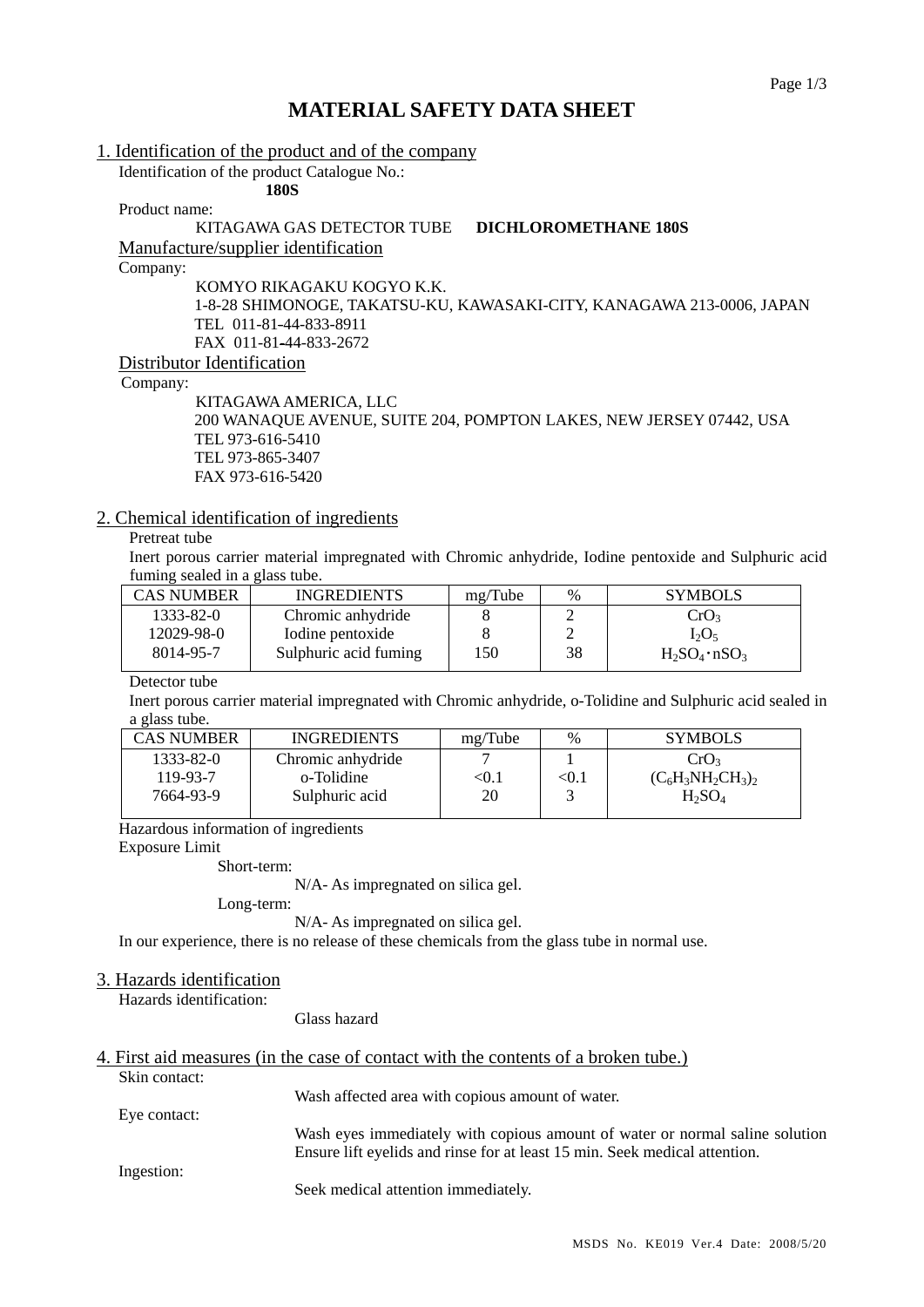| 5. Fire fighting measures                      |                                                                                   |
|------------------------------------------------|-----------------------------------------------------------------------------------|
| Flash point:                                   |                                                                                   |
|                                                | Non-combustible                                                                   |
| Extinguishing media:                           |                                                                                   |
|                                                | All known extinguishants can be used.                                             |
| Special fire fighting Procedures:              |                                                                                   |
|                                                | None                                                                              |
| Unusual fire & Explosion hazards:              |                                                                                   |
|                                                | Negligible fire hazard when exposed to heat or flame.                             |
|                                                |                                                                                   |
| 6. Accidental release measures                 |                                                                                   |
| Personal protection:                           |                                                                                   |
|                                                | Do not pick up broken glass with bare hands if the tube is broken. Cover with     |
|                                                | inert absorbent such as vermiculite. Sweep up and contain for waste disposal.     |
|                                                |                                                                                   |
| <u>7. Handling and storage</u>                 |                                                                                   |
| Handling & use:                                |                                                                                   |
|                                                | Ensure the instructions for use are followed. Safety glasses and gloves should be |
|                                                | worn to prevent injury from splintering glass.                                    |
| Storage:                                       | Keep away from direct sunlight and store at 0-10 degree C.                        |
|                                                |                                                                                   |
| <u>8. Exposure control/personal protection</u> |                                                                                   |
| Respiratory protection:                        |                                                                                   |
|                                                | Not applicable                                                                    |
| Ventilation:                                   |                                                                                   |
|                                                | Not applicable                                                                    |
| Other protective equipment:                    |                                                                                   |
|                                                | Safety glasses and gloves                                                         |
|                                                |                                                                                   |
| 9. Physical/Chemical properties                |                                                                                   |
| Appearance:                                    |                                                                                   |
|                                                | Pretreat tube                                                                     |
|                                                | White solid olive sealed in a glass tube.                                         |
|                                                | Detector tube                                                                     |
|                                                | White, yellow and blue solid layers sealed in a glass tube.                       |
| Boiling point:                                 |                                                                                   |
| Melting point:                                 | Not applicable                                                                    |
|                                                | Not applicable                                                                    |
| Specific gravity $(H_2O=1)$ :                  |                                                                                   |
|                                                | Not applicable                                                                    |
| Evaporation rate (BuOAc=1):                    |                                                                                   |
|                                                | Not applicable                                                                    |
| Solubility in water:                           |                                                                                   |
|                                                | Not applicable                                                                    |
| Vapour pressure:                               |                                                                                   |
|                                                | Not applicable                                                                    |
| Vapour density:                                |                                                                                   |
|                                                | Not applicable                                                                    |